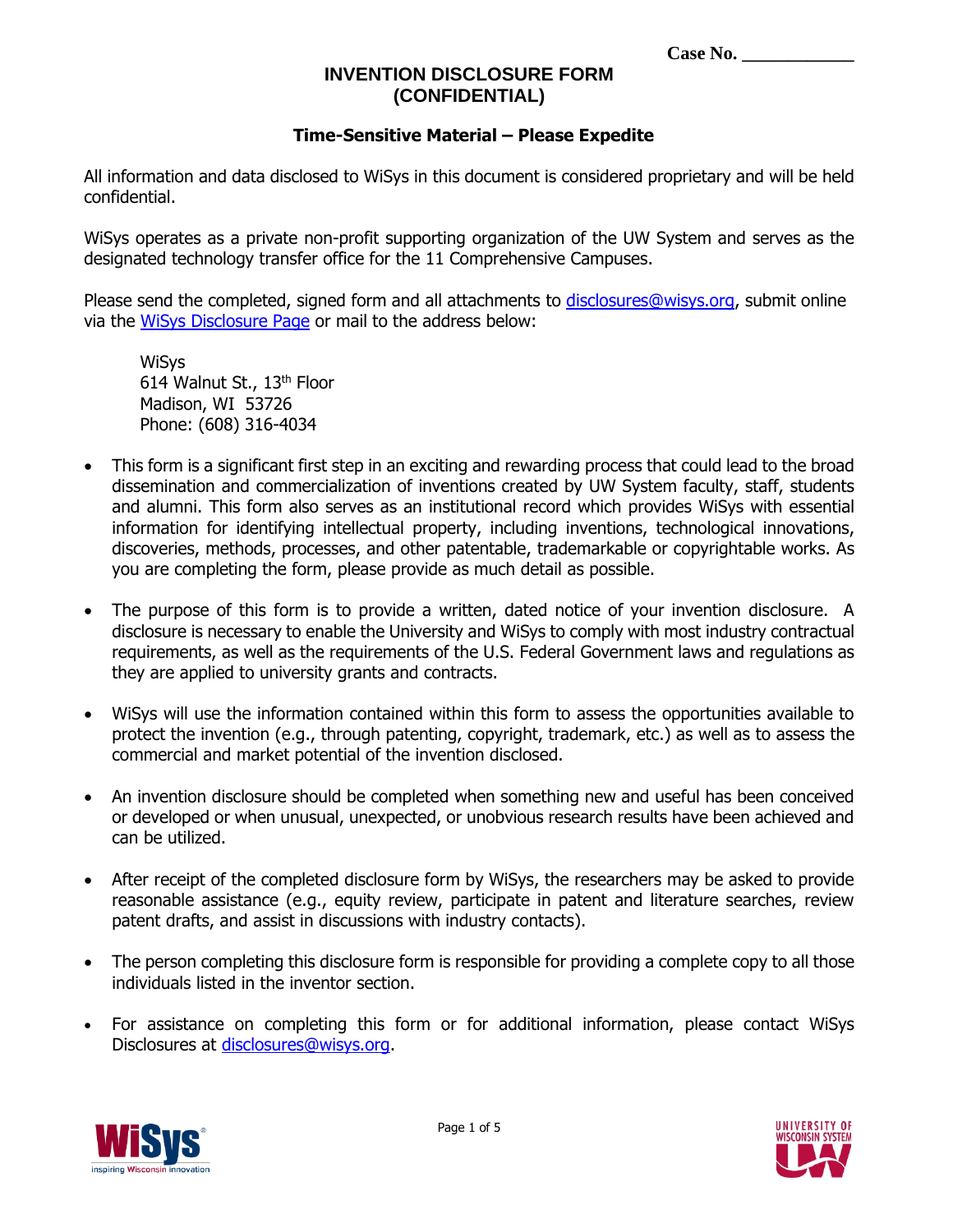Please type your responses. If more space is required, please attach additional pages with reference to the continued item. This form is available as an electronic file which can be downloaded from the [WiSys](http://www.wisys.org/realize-your-idea/invention-disclosure/disclosing-your-invention) website.

## **INVENTION SUMMARY**

### **Title of invention:**

**Technical abstract of the invention** (or attach a publication or draft, highlighting specific sections that more specifically address the invention). This will be provided, when required, to sponsoring agencies.

**The invention was conceived of at least as early as:**

**When did you first create and/or demonstrate this invention to work?**

**Public Disclosure(s): Have you disclosed this invention to anyone? If so, what did you disclose, when and to whom? If not, do you anticipate such a disclosure in the next six months (when and to whom)?**

| Disclosure Type (please attach word/pdf copies)                                                   | Yes | No. | Date $(m/d/yr)$ | Citation or Explanation |
|---------------------------------------------------------------------------------------------------|-----|-----|-----------------|-------------------------|
| A. Has the invention been published or a<br>manuscript been submitted for publication?            |     |     |                 |                         |
| B. If not, will a manuscript for the invention be<br>submitted in the future? Approx. when?       |     |     |                 |                         |
| C. Has the invention been presented in a public<br>forum (e.g. speech, conference, poster, etc.)? |     |     |                 |                         |

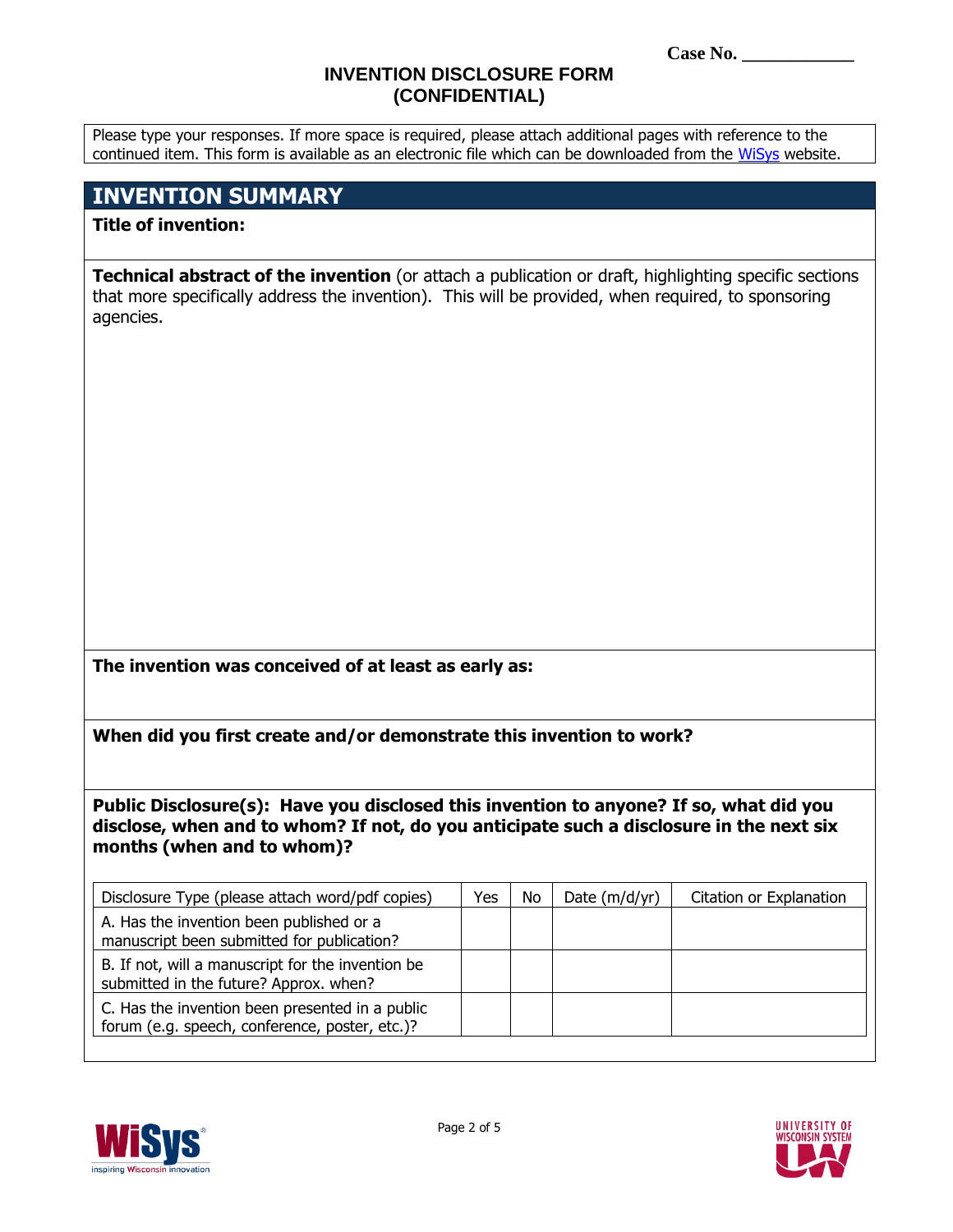# **BACKGROUND INFORMATION**

### **SPONSORSHIP**

Identify and list all grants, contracts, and other sources of funds contributing to or possibly contributing to the conception and/or development of the invention. Please note that accurate and complete sponsorship information is required to fulfill the obligations of the University of Wisconsin under sponsored research grants and contracts.

| Agency or Sponsor | Grant/Contract/Other Number | University Account Number |
|-------------------|-----------------------------|---------------------------|
|                   |                             |                           |
|                   |                             |                           |
|                   |                             |                           |

#### **OTHER AGREEMENTS**

Are you party to any other agreement(s) that are related to this invention and might grant rights of any sort in this invention to a third party outside of the University? Please check all that apply.

| Check | Agreement Type                      | Other parties to agreement and description of agreement |
|-------|-------------------------------------|---------------------------------------------------------|
| Here  |                                     |                                                         |
|       | Material Transfer Agreement (MTA)   |                                                         |
|       | Confidentiality Agreement (CDA/NDA) |                                                         |
|       | <b>Collaboration Agreement</b>      |                                                         |
|       | Research Agreement                  |                                                         |
|       | Consortia Agreement or Funding      |                                                         |
|       | <b>Consulting Agreement</b>         |                                                         |
|       | Other                               |                                                         |
|       | (expand as needed for more sources) |                                                         |

If none, check here

## **STAGE OF DEVELOPMENT**

**Describe the development status (i.e. concept only, laboratory tested, prototype, etc.). Indicate what further development may be necessary.**

**Do you require further funding to develop this technology? Indicate approximate budget and period of development.**

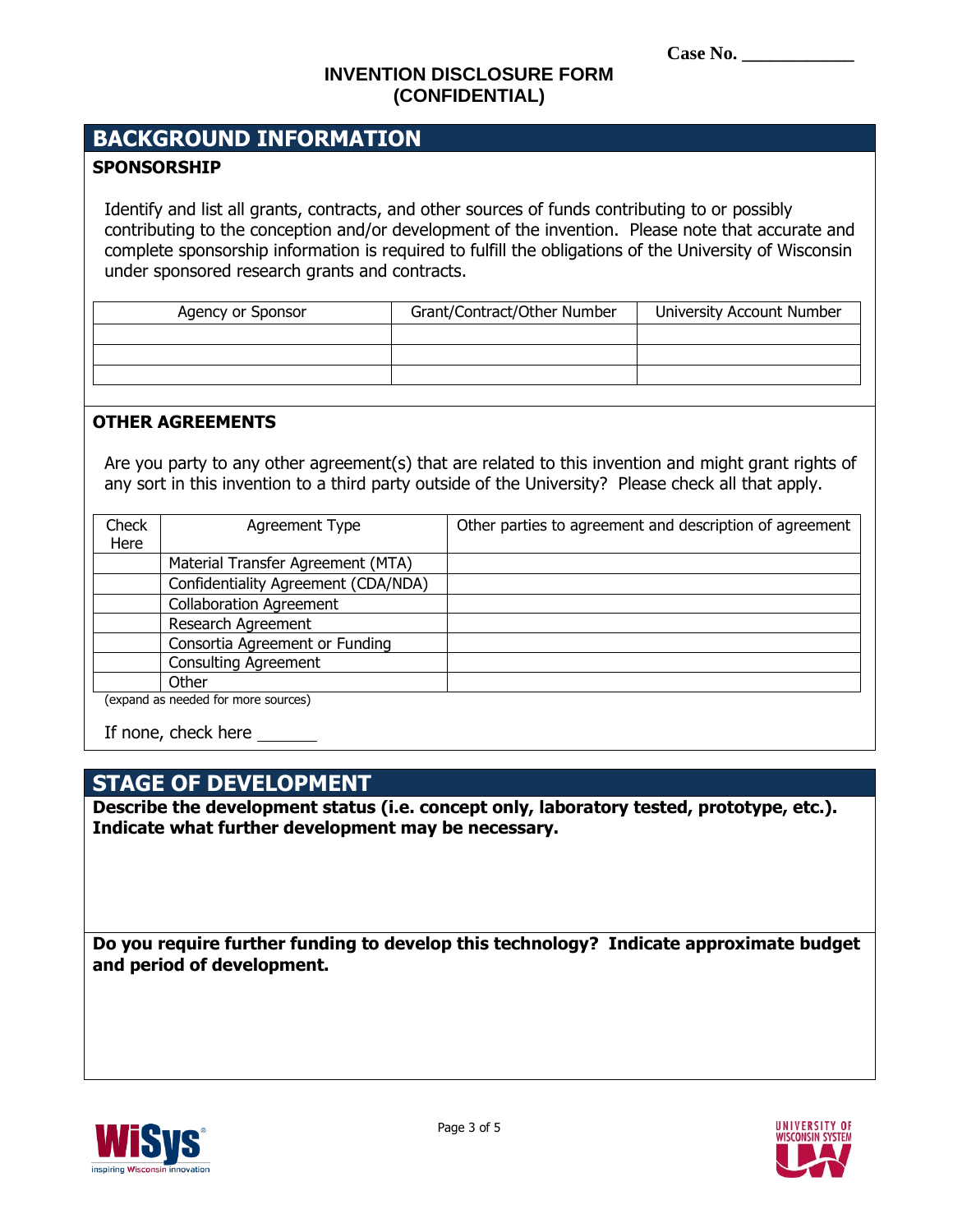| <b>COMMERCIAL APPLICATIONS AND POTENTIAL LICENSEES</b>                                                                                                     |
|------------------------------------------------------------------------------------------------------------------------------------------------------------|
| Describe some of the technical problem(s) the invention solves. What are the possible                                                                      |
| commercial applications?                                                                                                                                   |
|                                                                                                                                                            |
|                                                                                                                                                            |
|                                                                                                                                                            |
|                                                                                                                                                            |
|                                                                                                                                                            |
|                                                                                                                                                            |
| What makes this invention superior to existing technology? What product might this<br>invention become?                                                    |
|                                                                                                                                                            |
|                                                                                                                                                            |
|                                                                                                                                                            |
|                                                                                                                                                            |
|                                                                                                                                                            |
|                                                                                                                                                            |
| Please list the companies, industries or end users that are most likely to be interested in                                                                |
| this technology.                                                                                                                                           |
|                                                                                                                                                            |
|                                                                                                                                                            |
|                                                                                                                                                            |
|                                                                                                                                                            |
|                                                                                                                                                            |
|                                                                                                                                                            |
|                                                                                                                                                            |
|                                                                                                                                                            |
| <b>SUBMISSION INFORMATION</b>                                                                                                                              |
|                                                                                                                                                            |
| Please check at least one of the reasons below for your submission of this invention disclosure:                                                           |
| I/we believe that the invention has significant commercial potential                                                                                       |
| I/we believe that this invention is a platform and/or pioneering technology                                                                                |
| I/we are aware of a specific company that is interested in licensing this invention                                                                        |
| I/we are interested in being involved with a start-up company based on this invention<br>To comply with the requirements of an existing research agreement |
| Other (please specify):                                                                                                                                    |
|                                                                                                                                                            |
| How did you hear about WiSys?                                                                                                                              |
|                                                                                                                                                            |
| <b>WiSys Regional Associate</b><br>Yes<br><b>No</b>                                                                                                        |



**Other** \_\_\_\_\_\_\_\_\_\_\_\_\_\_\_\_\_\_

**WiSys Student Ambassador Yes** Yes No